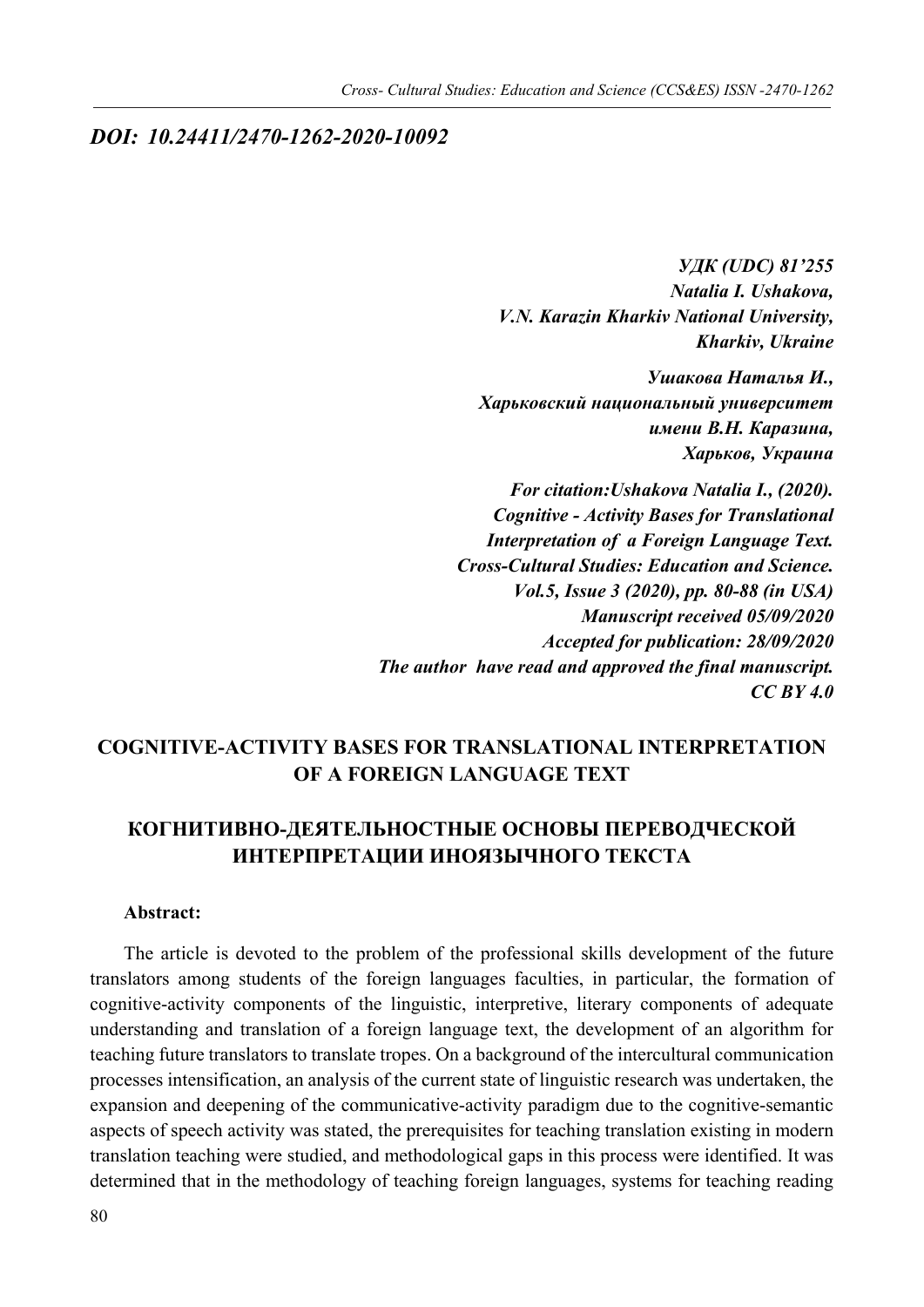and adequate interpretation of texts of a socio-cultural nature have been developed, while the formation of adequate translation skills, a description of the cognitive-activity structure of translation competence are necessary. The structure of such competence is proposed, as well as an invariant methodology for the formation of skills in the analysis of the structure of tropes and their adequate reproduction in the target text under conditions of studying in a multinational group, when comparative mechanisms are ineffective. The components of the translator's professiogram are listed and described.

**Keywords:** cognitive-activity bases, foreign language text, translational interpretation, translator's professiogram, tropes

#### **Аннотация:**

Статья посвящена проблеме формирования у студентов факультетов иностранных языков профессиональных умений будущих переводчиков, в частности, формированию когнитивно-деятельностных составляющих лингвистического, интерпретационного, литературоведческого компонентов адекватного понимания и перевода иноязычного текста, разработке алгоритма методических приемов обучения будущих переводчиков переводу тропов. На фоне активизации процессов межкультурной коммуникации предпринят анализ современного состояния лингвистических исследований, констатировано расширение и углубление коммуникативно-деятельностной парадигмы за счет когнитивно-семантических аспектов речевой деятельности, изучены существующие в современном переводоведении предпосылки обучения переводу, выявлены методические лакуны данного процесса. Определено, что в методике преподавания иностранных языков разработаны системы обучения чтению и адекватной интерпретации текстов социокультурного характера, тогда как для формирования умений адекватного перевода необходимо описание когнитивно-деятельностной структуры переводческой компетентности. Предложена структура такой компетентности, а также инвариантная методика формирования умений анализа структуры тропов и их адекватного воспроизведения в тексте перевода в условиях обучения в многонациональной группе, когда сравнительно-сопоставительные механизмы являются малоэффективными. Перечислены и описаны составляющие профессиограммы переводчика.

**Ключевые слова**: иноязычный текст, когнитивно-деятельностные основы, метафора, переводческая интерпретация, профессиограмма переводчика, тропы

#### **Introduction**

In the modern world, there is a sharp increase in the need for communication between speakers of different languages and cultures. The tasks of a foreign language acquisition, mastering a foreign language culture are becoming more and more current. In this context, an adequate perception of a literary, publicistic text, information of a sociocultural nature is necessary to achieve mutual understanding of intercultural communicants. The access to professionally done translations of the world classics masterpieces, texts that highlight current socio-cultural problems of the modern world, expands the possibilities for the personal development of a modern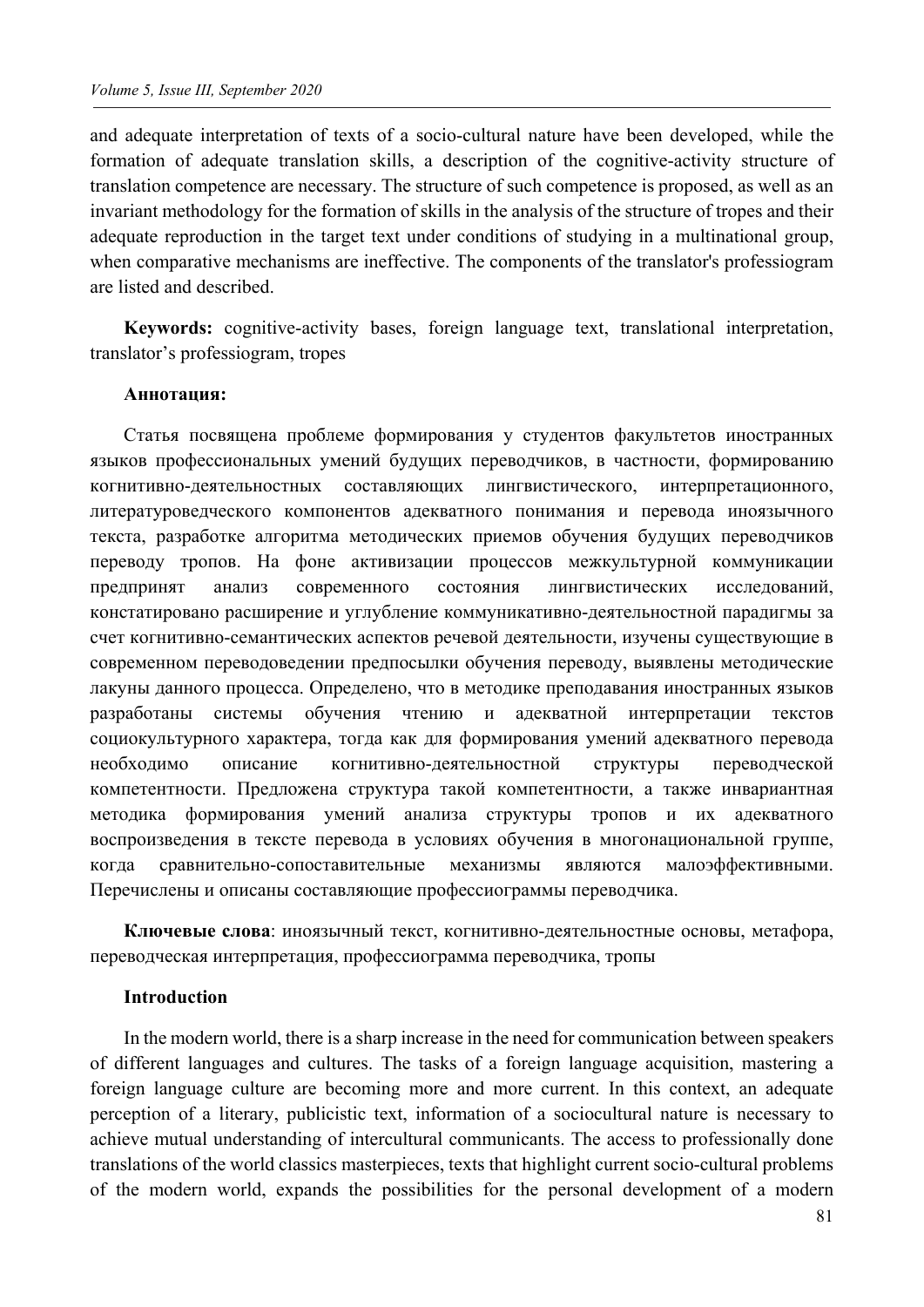individual. To deliver on the potential, it is necessary to train qualified translators with a high level of philological, literary, stylistic, and cultural education, who understand the need for a professional and creative approach to an adequate interpretation of the original text into the target language.

The main contingent, falling into the ranks of professional translators, are students of the foreign languages faculties, studying two or three languages, mastering knowledge about the structure of each language, the system of its expressive means. The problem was formed in the process of working with native speakers of Spanish, Arabic, Turkmen, Uzbek, Chinese, who learn English as the first foreign language and Russian as the second. The mother tongues of students belong to different language families, have different structural features, therefore, the approach to teaching, involving the use of comparative mechanisms, in a multilingual group turned out to be ineffective. The task is to develop an invariant methodology that takes into account, first of all, the peculiarities of the language of the original text, in our case - Russian.

### **Theory**

The modern methodology of teaching future translators [3, 7] has not yet offered a comprehensive description of the model of a translator's professional personality and a list of cognitive-activity requirements for him, that is, the characteristics of professional translation competence have not been described. The foregoing determines the relevance of the turning the spotlight to this topic.

The professional competence of a translator is a complex cognitive-activity construct, which consists not only of a set of linguistic, cultural, literary and other knowledge, but also of a list of skills and abilities to apply an adequate interpretation of the source text by means of the target language. The current state of the study of the problems of teaching the disciplines of the linguistic sciences is characterized by the expansion and deepening of the communicative-activity paradigm due to the cognitive-semantic aspects of speech activity. We see the purpose of our research in identifying the cognitive and activity characteristics of translation competence referring to the texts of the socio-cultural sphere of communication, in particular, literary and publicistic, carrying sociocultural information.

In the methodology of teaching foreign languages (in particular, Russian as a foreign language), there is the concept of a teacher's professiogram [2]. The professiogram is a list of requirements for the depth of knowledge and stability of mastering the activity basics. We are interested in the professiogram of the translator of texts in the socio-cultural sphere of communication (literary, publicistic), its cognitive-activity components. In the actual educational process, the situation is complicated by the fact that students translate from one foreign language (for example, English) into another foreign language (Russian). Or they have to do a reverse translation: from Russian into their first language, and then back into Russian. Unfortunately, in a multilingual group, a Russian teacher can only supervise such a translation.

Translation is a type of speech activity, the purpose of which is to transmit a message in cases where the codes of the source and recipient of information do not correspond.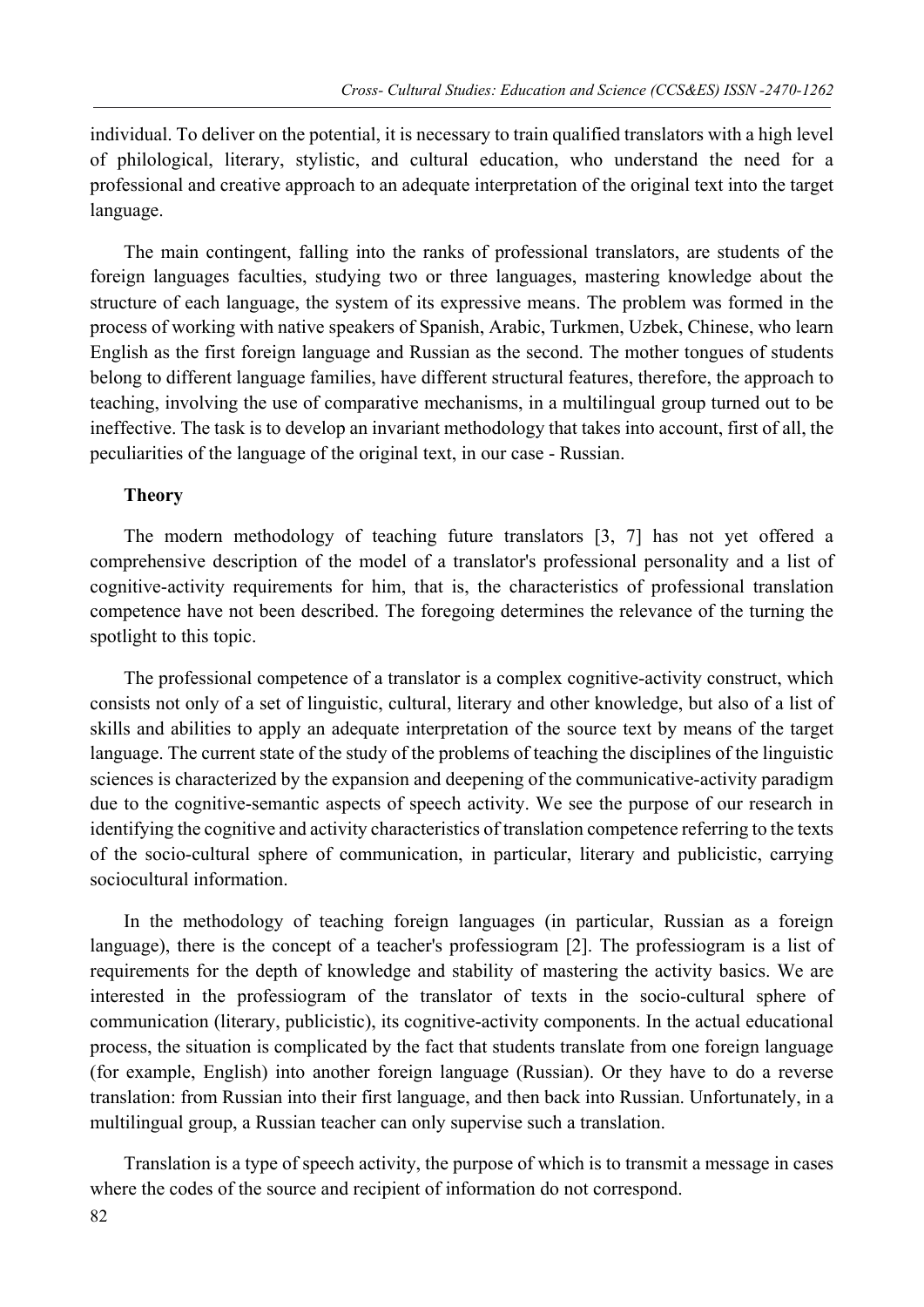Translation practice is a continuous act of overcoming difficulties at all levels of language and speech, which requires the ability to choose an invariant / variant that best suits the speech situation and the pragmatics of the text. A special phenomenon in this context is the fictional text, its linguistic, literary, cultural and other characteristics have long attracted the attention of researchers. A huge experience has been accumulated in this area, which is highlighted, in particular, in the works of V. Vinogradov, G. Vinokur, L. Novikov, Y. Vereshchagin, V. Kostomarov, N. Kulibina.

### **Data and methods**

In order to achieve the goals of our research, we should pay attention to one circumstance: the combination of linguistic, literary, linguistic and cultural approaches to a fictional text provides grounds for its interpretation, understanding at the deepest level, for the assimilation of ideological, aesthetic and emotional information. The last-mentioned makes it possible to perceive the author's vision of reality. But to understand the text correctly does not mean to translate it correctly.

The commonwealth of sciences, which studies a literary text and teaches its understanding, has sufficiently developed only the first and second components of the chain "reading understanding - translation". When it comes to describing the activities of translation, there are still many methodological gaps.

I. Zimniaia distinguishes three main phases of translation: a) understanding and comprehension of the primary speech work, when the analysis of linguistic material, situation, translation units is carried out; 2) comprehension of translation invariants for choosing contextual correspondence; 3) external implementation of the translation text [1].

Referring to a publicistic and fiction work, the first phase is reading the primary text. The works of I. Zimniaia, S. Folomkina, Y. Passov, Z. Klychnikova are devoted to the problem of teaching reading in a foreign language, the psychological characteristics of this type of speech activity. Based on the works of researchers, we highlight the main components of reading competence, as well as skills that are elements of these components [6]. Let's try to project forward reading skills to the process of adequate interpretation of the text during translation.

The first component – linguistic – requires the following skills:

| Competent reader's skills                           | Translator's skills                                   |
|-----------------------------------------------------|-------------------------------------------------------|
| 1. Ability to highlight words in the text, phrases, | 1. Ability to find equivalents of named levels units  |
| sentences                                           |                                                       |
| 2. Ability to synthesize their hierarchy based on   | 2. Ability to display the hierarchy of elements using |
| grammatical and syntactic links                     | the target language                                   |
| 3. Ability to guess the meaning of unfamiliar words | 3. Ability to preserve functionally important word-   |
| by word-formation components, context, connection   | formation characteristics by means of the target      |
| with the first and other languages                  | language, to recreate the context                     |
| 4. Ability to determine the proper and figurative   | 4. Ability to use figurative meanings of words of the |
| meaning of words in context, their evaluative and   | target language to convey the meaning of the text, to |
| emotional nature                                    | use words that carry emotional and evaluative load    |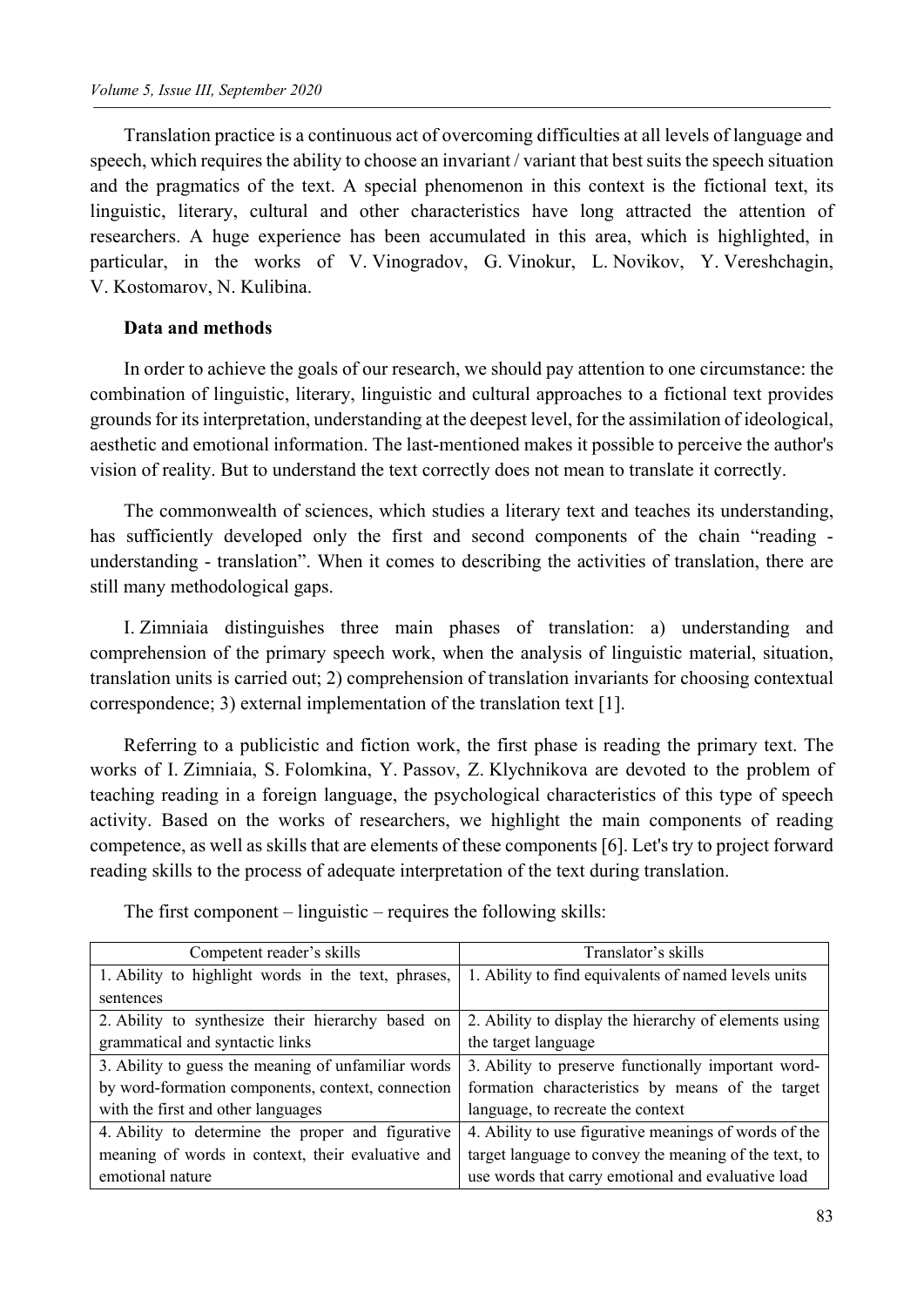|                                          | 5. Ability to identify units of linguistic and cultural 5. Ability to translate / interpret linguistic and Vedic |
|------------------------------------------|------------------------------------------------------------------------------------------------------------------|
| character                                | units adequately                                                                                                 |
|                                          | 6. Ability to foresee the structure of complex phrases, 6. Ability to display the structure of phrases and the   |
|                                          | to determine the nature of the connection between   nature of the connection between sentences by means          |
| sentences and parts of complex sentences | of the target language                                                                                           |

An important characteristic of reading and translation competence is independence in the implementation of these skills, which should be the result of teaching this type of activity.

The second component – *interpretive* – also implies the presence of a certain set of activities.

| Competent reader's skills                                                                                      | Translator's skills                                       |
|----------------------------------------------------------------------------------------------------------------|-----------------------------------------------------------|
| 1. Ability to deduce judgment (to draw conclusions                                                             | 1. Ability to present the facts of the text in such a way |
| based on the facts of the text)                                                                                | as to bring the reader of the translation to a similar    |
|                                                                                                                | judgment                                                  |
| 2. Ability to correlate, evaluate facts, the nature of                                                         | 2. Ability to provide an adequate (explicit and           |
| the author's idea implementation                                                                               | implicit) nature of the author's idea implementation      |
| 3. Ability to highlight and evaluate pragmatic and                                                             | 3. Ability to convey pragmatic and emotional              |
| emotional information                                                                                          | information, carry out pragmatic and emotional            |
|                                                                                                                | adaptation, make changes that take into account           |
|                                                                                                                | socio-cultural, psychological differences between the     |
|                                                                                                                | reader of the original and the reader of the translation  |
| 4. Ability to use dictionaries and other reference materials related to the analyzed / translated text all by  |                                                           |
| themselves                                                                                                     |                                                           |
| 5. Ability to attract and take into account all the necessary information related to the text (knowledge about |                                                           |
| the era, the author, etc.)                                                                                     |                                                           |

The third component – *literary* – is represented by the following components:

| Competent reader's skills                                     | Translator's skills                                                                                 |  |
|---------------------------------------------------------------|-----------------------------------------------------------------------------------------------------|--|
| 1. Information awareness about literary methods, styles, etc. |                                                                                                     |  |
|                                                               | 2. Understanding the means of creating literary 2. Adequate display by means of the target language |  |
| images, tropes                                                | of the means of creating literary images, tropes                                                    |  |

As you can see, the last-mentioned component of the literary component of the reader and the translator competence is inextricably linked with its linguistic component, which once again confirms that interpretation during reading and translation is a single process, and it makes sense to single out the components of competence only from methodological considerations.

The problem under discussion is in line with the scientific direction, which analyzes the manifestations of worldviews in linguistic semiotic structures. Conceptual reconstruction of the text is carried out in the process of creating a translation. Conceptual reconstruction in translation goes in the opposite direction to that observed while reading in a foreign language.

The difference between the worldviews, the carriers of which are the author of the text and the reader of the translation, is leveled by the translator with the help of translation reduction. Such reduction is carried out on the basis of three interrelated principles: - the principle of balance (a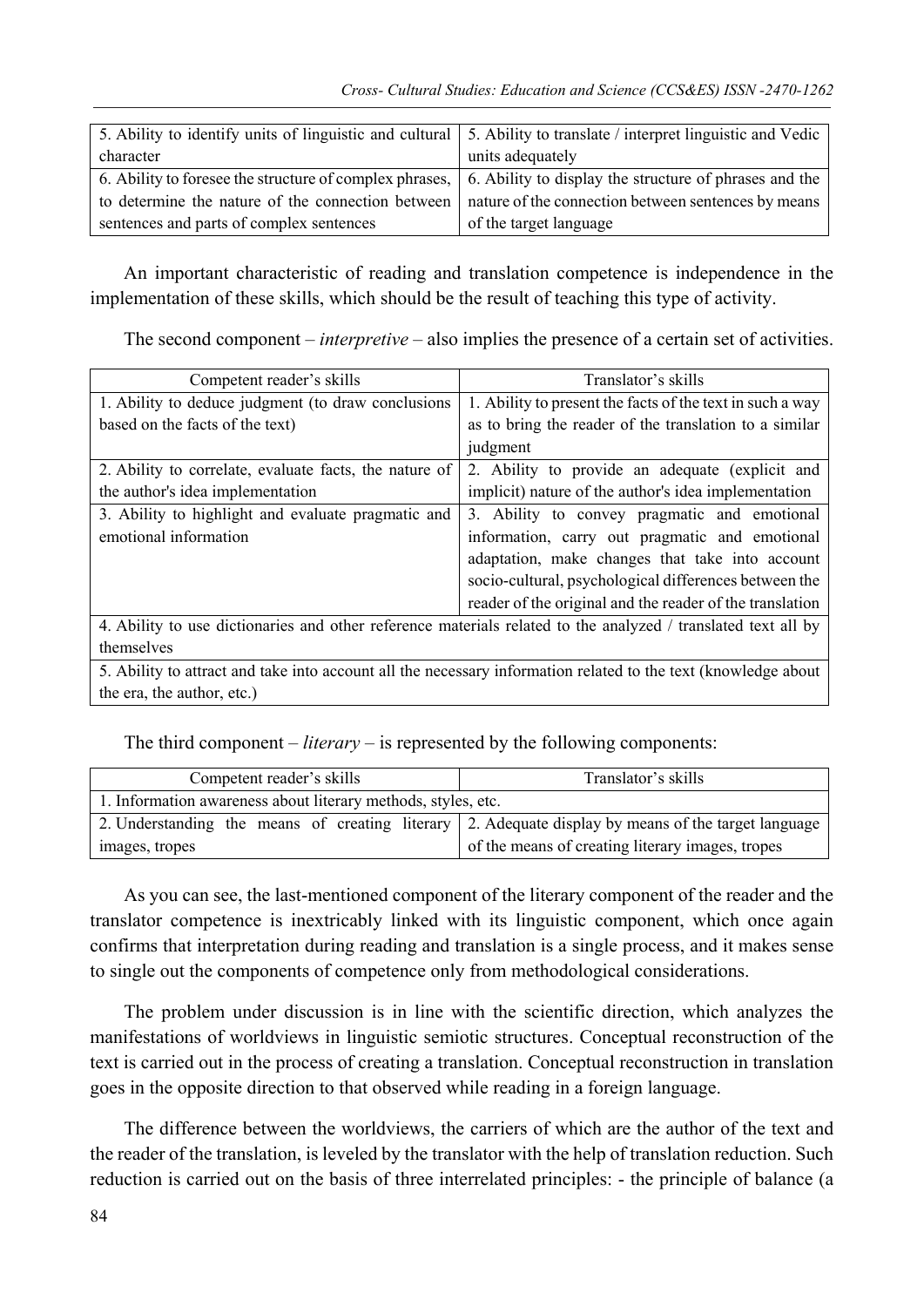set of aspects of understanding is taken into account, which is recreated in translation); - the principle of complementation (along with the models in which the text is reduced, and the main attention is paid to the most complete consideration of the aspects of understanding, translation options are also possible when only some aspects of understanding (interpretation) are taken into account, and the text is given unchanged); - the principle of paradigmatism (for each text, you can choose a type of reconstruction (of translation) that distorts, reduces and maximizes the fiction potential of the text. In other words, the reconstruction can be "strict" and "non-strict", in the first case the translator is limited to the structures of the semiotic object, as well as the knowledge to which there are references in the given text. In a "non-strict " reconstruction, information external to the semiotic object is used.

The translation process is the modeling of the worldview reflected in the primary text. As E. Selivanova notes, the problem of reconstructing the conceptual model requires a reversion to the psycho-mental nature of the information structure and the identification of the work of all subsystems of consciousness in the course of its linguistic fixation. The researcher proposed a mental-psychonetic complex, which emphasizes the multiplicity and interconnection of cognitive mental functions of consciousness [4].

Other authors (A. Schweitzer) emphasize that only a philological analysis of the translated text does not give the desired results, an adequate interpretation requires to touch on aesthetics and psychology. In addition, the definition of the translation process mechanism provides the identification of the logic of translation decisions. And they are based on the features of the construction of the source text. Understanding not only the meaning, but also the means by which it is formed, is the beginning of an effective and adequate translation.

The text of a culturological character is characterized by a variety of linguistic constructions, which, by the peculiarities of their form, contribute to the creation of what we call "artistry".

The most common among such constructions are such tropes as metaphor, metonymy, and hyperbole. We believe that these elements of the named types of text play a huge role not only in creating the emotional and pragmatic context of the work, but also take part in the formation of such a macro concept as a national worldview.

The social, cultural, linguistic experience existing in the consciousness of an individual leaves an imprint on the understanding of the figures of speech of a fiction text.

#### **The obtained results**

The maximum leveling of the error in understanding and translating a text containing such phenomena is possible provided that their logical structure is clarified and explained.

It should be considered that the metaphor "contains an implicit opposition of the everyday vision of the world, corresponding to the classifying taxonomic predicates, the unusual, revealing the individual essence of the subject. The metaphor rejects the belonging of an object to the class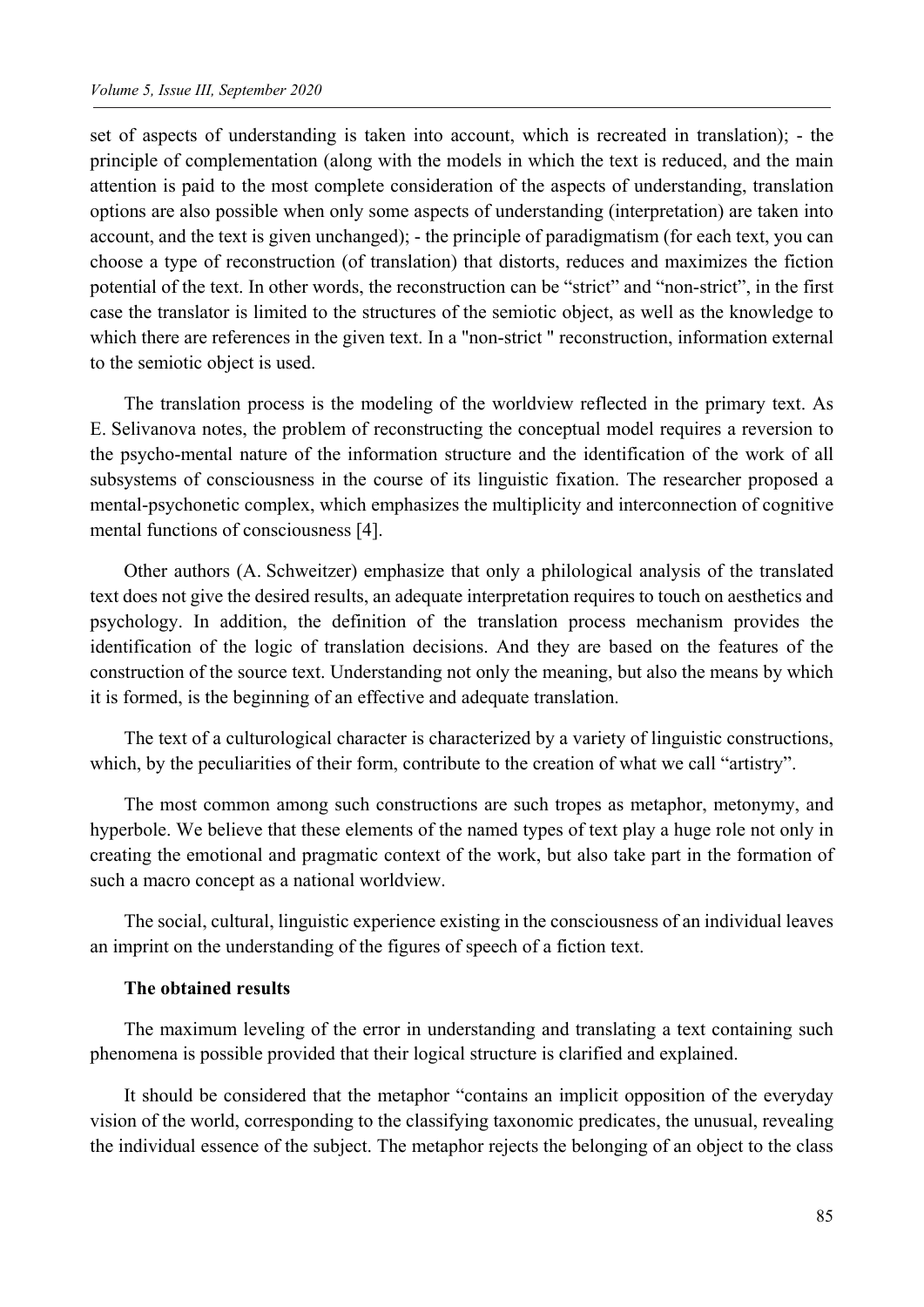which it actually belongs to, and asserts its inclusion in a category to which it cannot be classified on a rational basis "[5, 17].

A metaphor is not so much a contracted comparison as a conracted contrast. It is difficult for a foreigner to understand it, because the element containing opposition is only meant, conjectured. It takes some effort to explicate it.

While translating, you need a subtle sense of the target language – is a metaphor possible – the correspondence of the metaphor in the original using the same (bearing the same aesthetic load) image. This linguistic feeling can be formed if you go deep into the linguistic, logical structure and socio-cultural characteristics of the metaphor.

The main features of a metaphor: the fusion of image and meaning in it, contrast with the usual taxonomy of objects, categorical shifts, actualization of random associative connections, the impossibility of literal translation, the possibility of different interpretations, the absence or nonnecessity of motivation, an appeal to imagination, not knowledge.

A transitional stage to understanding the metaphor is a figurative comparison, in which, in contrast to metaphor, a logical connection is maintained through the use of words-helpers alike, similar. A logical explanation of the type "we can say that this is not A, but B" can be used to develop a methodological system for developing skills and abilities to recognize metaphor and other tropes in the text and translate them in accordance with the same logic. This can be done using the so-called metaprocedures, cognitive operations, which all mental actions are composed of. These are operations of analysis, synthesis, analogy, comparison and opposition [6].

The two main characteristics of a metaphor are semantic (we can say that not A, but B) and formal (full or partial ellipsis of this formula in the surface structure).

#### **Conclusion**

The use of the proposed scheme in the system of tasks in the process of teaching translation allows achieving an adequate display of the emotional and pragmatic information of the text, which is the main goal of translation.

The linguistic and semantic characteristics of the metaphor elements vary depending on the nationality of the translator. Such concepts as "beauty", "intelligence", "love" and their metaphorical equivalents (*стройная березка*, *шея лебединая*, *наливные яблочки* (щеки), (как) *вороново крыло*, *золотые волосы*, *золотые руки, золотая голова, ума палата)* are translated by native speakers of different languages in different ways. In the reverse interlinear translation, interesting solutions often appear, due to the native national culture of the translator. The proposed solutions in the methodological description of the cognitive-activity components of translation competence and the foundations of translation interpretation can serve as the basis for the further development of the problems of teaching future translators to analyze the structure, interpretation and translation of nationally determined elements of texts in the sociocultural sphere of communication.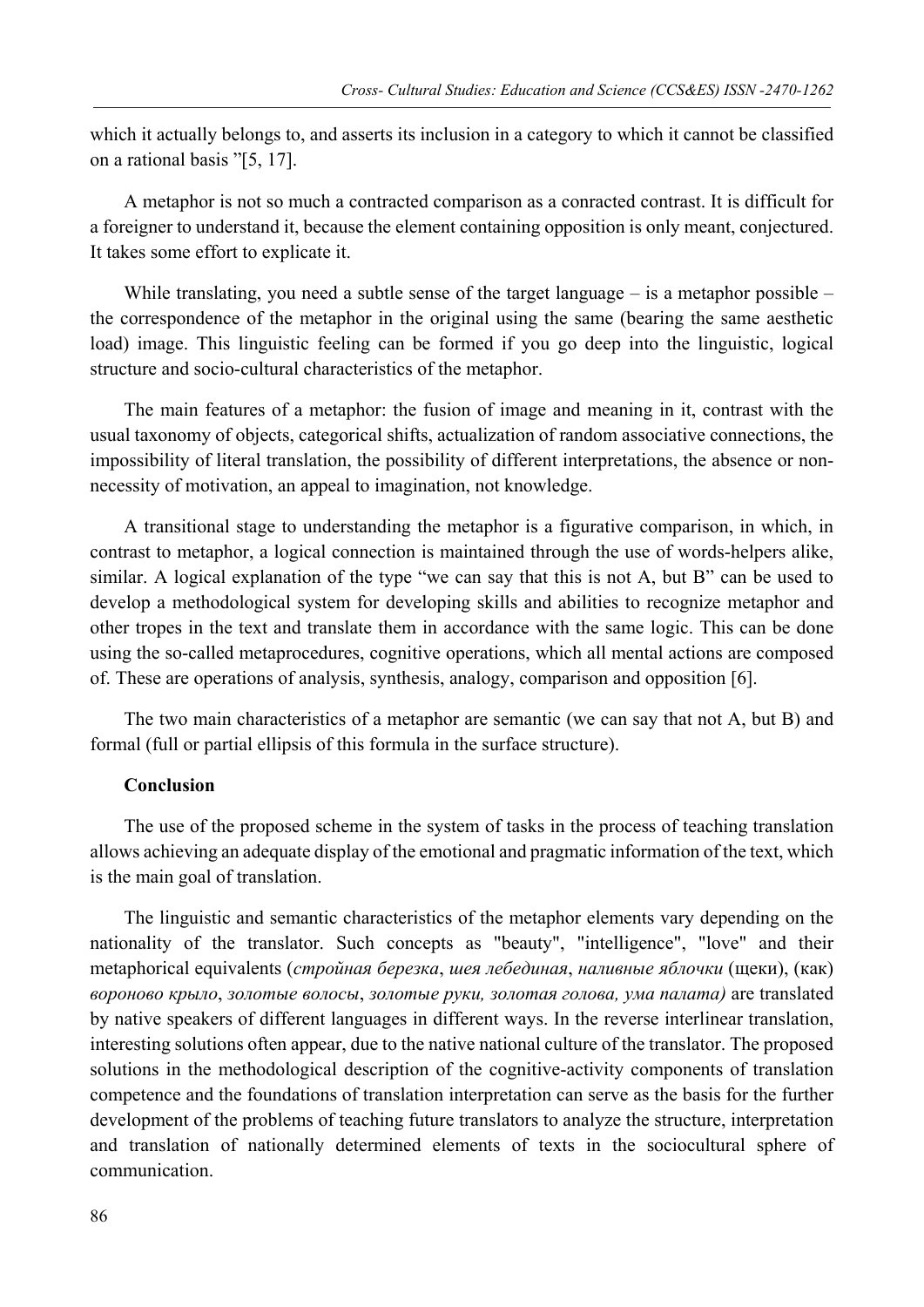## **References:**

- 1. Zimniaia, I. А. (1989) Psikholohiia perevoda. [Psychology of translation] Moscow.
- 2. Molchanovsky, V.V. (1990) K voprosu o soderzhanii i strukture professiogrammy prepodavatelya russkogo yazyka kak inostrannogo. *Russkii Yazyk za rubezhom*. [More on the question of the content and structure of the professiogram of a teacher of Russian as a foreign language. *Russian language abroad*] № 1. 53-57.
- 3. Nechaeva, V.M. (1994) Metodika obucheniya perevodcheskoy deyatelnosti. [Methodology for teaching translation activities] Moscow.
- 4. Selivanova, E.A. Issledovatelskiye vozmozhnosti mentalno-psikhoneticheskogo kompleksa. Visnyk Kharkivskoho natsionalnoho universytetu imeni V.N. Karazina. [Research possibilities of the mental-psychonetic complex. *Bulletin of V.N. Karazin Kharkiv National University*] № 635. Kharkiv: Konstanta. 160-164.
- 5. Teoriya metafory. (1990) Moscow.
- 6. Ushakova, N. I. (1998) Formirovaniye priyemov umstvennoy deyatelnosti pri obuchenii smyslovomu vospriyatiyu inostrannogo teksta. *Russkaya filologiya. Ukrainskiy vestnik. Respublikanskiy nauchno-metodicheskiy zhurnal* [Formation of mental activity methods in teaching the semantic perception of a foreign text. Russian philology. Ukrainian Bulletin. Republican scientific and methodological journal] Kharkiv. № 3-4 pp.62-64.
- 7. Chernovatyi, L.M. (2004) Problematyka doslidzhen u haluzi metodyky navchannya perekladu yak spetsialnosti. *Visnyk Kharkivskoho natsionalnoho universytetu imeni V.N. Karazina* [Problems of research in the field of methods of teaching translation as a specialty. *Bulletin of V.N. Karazin Kharkiv National University*] Kharkiv: Konstanta. 192-197.
- 8. Schweizer, A.D. (1973) Perevod i lingvistika. [Translation and linguistics.] Moscow.

## *Information about the author:*

*Ushakova Natalia Igorevna (Kharkiv, Ukraine) - Doctor of Pedagogics (2010) (Theory and methods of teaching (Russian language), Full Professor (2013), V.N. Karazin Kharkiv National University. Head of the Language Training Department 1, Institute of International Education for Study and Research. Kharkov, Majdan Svobody 4, 61000.* 

*The area of scientific research: methods of teaching foreign languages, Russian and Ukrainian as foreign and second languages, language and culture studies, theory of foreign language manual. 150 articles, 30 manuals and textbooks of Russian and Ukrainian as Second Languages and Languages for Special Purposes for foreign students of philological*  and non-philological specialties, 7 monographs. E-mail:ushakova.khnu@gmail.com.

## *Acknowledgements:*

*The author expresses her sincere gratitude to the colleagues, the professors and lecturers of the Language Training Department 1 of the Institute of International Education for Study and Research of V.N. Karazin Kharkiv National University, for their professional and active discussion of the article "Cognitive-activity bases for translational interpretation of foreign*